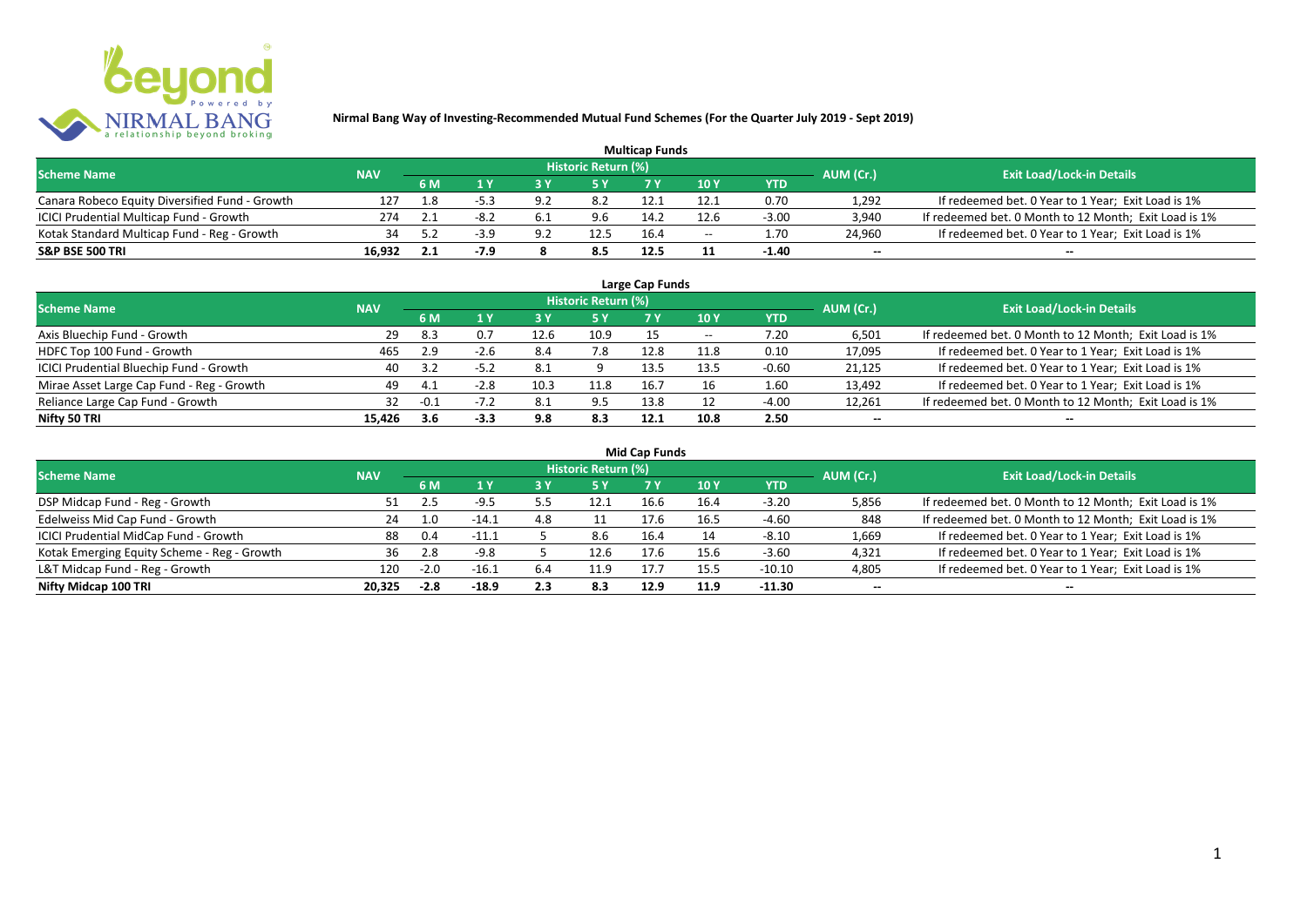

| Large & Midcap                                   |            |        |                         |  |                     |      |      |         |       |                                                    |  |  |
|--------------------------------------------------|------------|--------|-------------------------|--|---------------------|------|------|---------|-------|----------------------------------------------------|--|--|
| <b>Scheme Name</b>                               | <b>NAV</b> |        |                         |  | Historic Return (%) |      |      |         |       | <b>Exit Load/Lock-in Details</b>                   |  |  |
|                                                  |            | 6 M    | AUM (Cr.)<br>10Y<br>YTD |  |                     |      |      |         |       |                                                    |  |  |
| Canara Robeco Emerging Equities - Growth         | 86         | $-0.5$ | $-12.6$                 |  | 13.6                | 20.1 | 19.1 | $-3.40$ | 4,640 | If redeemed bet. 0 Year to 1 Year; Exit Load is 1% |  |  |
| Invesco India Growth Opportunities Fund - Growth | 33.        |        |                         |  | 10.9                | 14.8 |      | $-0.30$ | 1,560 | If redeemed bet. 0 Year to 1 Year; Exit Load is 1% |  |  |
| NIFTY Large Midcap 250 TRI                       | 6.710      | 0.9    | -10.7                   |  | 9.8                 | 14.3 | 12.1 | -4.10   | $-$   | $- -$                                              |  |  |

| <b>Focused Funds</b>             |            |     |                                              |  |                     |      |       |       |                          |                                                       |  |  |
|----------------------------------|------------|-----|----------------------------------------------|--|---------------------|------|-------|-------|--------------------------|-------------------------------------------------------|--|--|
| <b>Scheme Name</b>               | <b>NAV</b> |     |                                              |  | Historic Return (%) |      |       |       |                          | <b>Exit Load/Lock-in Details</b>                      |  |  |
|                                  |            | 6 M | AUM (Cr.)<br>10 Y<br><b>YTD</b><br><b>EV</b> |  |                     |      |       |       |                          |                                                       |  |  |
| Axis Focused 25 Fund - Growth    | 28         | 8.8 |                                              |  | 12.7                |      | $- -$ | 2.40  | 7.785                    | If redeemed bet. 0 Month to 12 Month; Exit Load is 1% |  |  |
| SBI Focused Equity Fund - Growth | 135        | 5.8 | $-2.7$                                       |  | 11.7                |      | 18    | 2.20  | 4.984                    | If redeemed bet. 0 Year to 1 Year; Exit Load is 1%    |  |  |
| <b>S&amp;P BSE 500 TRI</b>       | 16.932     | 2.1 | -7.9                                         |  | 8.5                 | 12.5 |       | -1.40 | $\overline{\phantom{a}}$ | $- -$                                                 |  |  |

|                                                |            |                                 |         |                     |      | <b>Small Cap Funds</b> |                                       |          |                          |                                                    |
|------------------------------------------------|------------|---------------------------------|---------|---------------------|------|------------------------|---------------------------------------|----------|--------------------------|----------------------------------------------------|
| <b>Scheme Name</b>                             | <b>NAV</b> |                                 |         | Historic Return (%) |      |                        |                                       |          |                          | <b>Exit Load/Lock-in Details</b>                   |
|                                                |            | AUM (Cr.)<br>10 Y<br>6 M<br>YTD |         |                     |      |                        |                                       |          |                          |                                                    |
| Franklin India Smaller Companies Fund - Growth | 47         | $-3.6$                          | $-18.5$ | 0.4                 |      | 18.6                   | 16.6                                  | $-10.00$ | 6,729                    | If redeemed bet. 0 Year to 1 Year; Exit Load is 1% |
| HDFC Small Cap Fund - Growth                   | 38         | $-4.8$                          | $-15.6$ |                     | 11.6 |                        | 13.9                                  | $-10.90$ | 7,894                    | If redeemed bet. 0 Year to 1 Year; Exit Load is 1% |
| L&T Emerging Businesses Fund - Reg - Growth    | 22         | $-4.9$                          | $-20.3$ |                     |      | $-$                    | $\hspace{0.05cm}$ – $\hspace{0.05cm}$ | $-13.50$ | 5,611                    | If redeemed bet. 0 Year to 1 Year; Exit Load is 1% |
| Nifty Smallcap 100 TRI                         | 6.674      | -4.5                            |         | $-2.7$              | 2.5  | 8.5                    |                                       | -14.80   | $\overline{\phantom{a}}$ | $-$                                                |

|                                               |            |        |         |                     |           |           | ELSS Schemes (Tax Saving u/s 80-C)    |            |                          |                                  |
|-----------------------------------------------|------------|--------|---------|---------------------|-----------|-----------|---------------------------------------|------------|--------------------------|----------------------------------|
| <b>Scheme Name</b>                            | <b>NAV</b> |        |         | Historic Return (%) |           |           |                                       |            | AUM (Cr.)                | <b>Exit Load/Lock-in Details</b> |
|                                               |            | 6 M    | 1 Y     | 3 Y                 | <b>5Y</b> | <b>7Y</b> | 10 Y                                  | <b>YTD</b> |                          |                                  |
| Aditya Birla Sun Life Tax Relief 96 - Growth  | 29         | $-2.5$ | $-12$   | 6.8                 |           | 15.5      | 12.5                                  | $-7.00$    | 8,416                    | Nil                              |
| Axis Long Term Equity Fund - Growth           | 44         | 8.2    | $-2.8$  | 10.1                | 12.3      | 18.4      | $- -$                                 | 2.70       | 18,953                   | Nil                              |
| IDFC Tax Advantage (ELSS) Fund - Reg - Growth | 51         | 1.0    | $-11.7$ |                     | 9.7       | 14.7      | 13.7                                  | $-5.40$    | 1,902                    | Nil                              |
| Invesco India Tax Plan - Growth               | 48         | 2.1    | $-9.8$  |                     | 10.4      | 15.4      | 14.5                                  | $-1.70$    | 837                      | Nil                              |
| Mirae Asset Tax Saver Fund - Reg - Growth     | 17         | 5.3    | $-2.6$  | 13.2                | $- -$     | $- -$     | $\hspace{0.05cm}$ – $\hspace{0.05cm}$ | 2.10       | 2,208                    | Nil                              |
| S&P BSE 200 TRI                               | 5,490      | 2.7    | -6.3    | 8.7                 | 8.8       | 12.7      | 11.1                                  | $-0.30$    | $\overline{\phantom{a}}$ | $\overline{\phantom{a}}$         |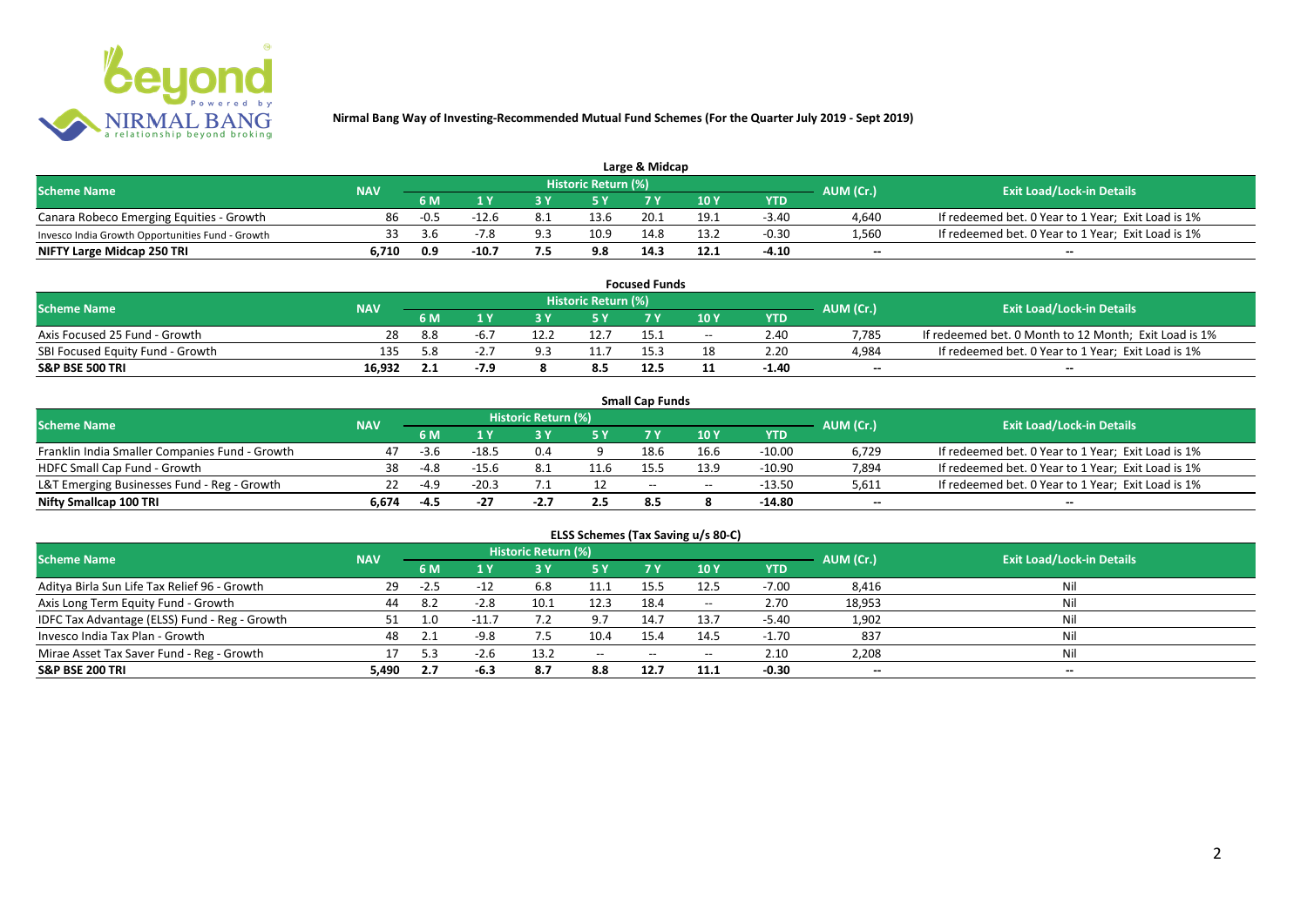

| <b>Contra/Value Fund</b>                  |            |                    |         |                     |      |      |      |         |           |                                                    |  |  |
|-------------------------------------------|------------|--------------------|---------|---------------------|------|------|------|---------|-----------|----------------------------------------------------|--|--|
| <b>Scheme Name</b>                        | <b>NAV</b> |                    |         | Historic Return (%) |      |      |      |         | AUM (Cr.) | <b>Exit Load/Lock-in Details</b>                   |  |  |
|                                           |            | 10 Y<br>6 M<br>YTD |         |                     |      |      |      |         |           |                                                    |  |  |
| Kotak India EQ Contra Fund - Reg - Growth | 50         | 2.5                | $-5.8$  | 10.1                | 9.6  | 13.2 |      | 0.40    | 811       | If redeemed bet. 0 Year to 1 Year; Exit Load is 1% |  |  |
| Invesco India Contra Fund - Growth        | 44         |                    | $-10.7$ |                     | 11.5 | 16.4 | 13.8 | $-4.10$ | 3,880     | If redeemed bet. 0 Year to 1 Year; Exit Load is 1% |  |  |
| UTI Value Opportunities Fund - Growth     |            |                    | $-9.7$  |                     |      | 10.2 |      | $-1.90$ | 4,211     | If redeemed bet. 0 Year to 1 Year; Exit Load is 1% |  |  |
| <b>S&amp;P BSE 500 TRI</b>                | 16.932     | 2.1                | $-7.9$  |                     | 8.5  |      |      | $-1.40$ | $\sim$    | $\overline{\phantom{a}}$                           |  |  |

|                                                                           |            |        |         |                     |           | Sector/Thematic |                   |            |                          |                                                    |
|---------------------------------------------------------------------------|------------|--------|---------|---------------------|-----------|-----------------|-------------------|------------|--------------------------|----------------------------------------------------|
| <b>Scheme Name</b>                                                        | <b>NAV</b> |        |         | Historic Return (%) |           |                 |                   |            | AUM (Cr.)                | <b>Exit Load/Lock-in Details</b>                   |
|                                                                           |            | 6 M    | 1 Y     |                     | <b>5Y</b> | <b>7Y</b>       | 10Y               | <b>YTD</b> |                          |                                                    |
| Canara Robeco Consumer Trends Fund - Reg - Growth                         | 38         | 2.8    | $-6.7$  | 9.4                 | 12.9      | 15.6            | $- -$             | $-0.50$    | 319                      | If redeemed bet. 0 Year to 1 Year; Exit Load is 1% |
| Mirae Asset Great Consumer Fund - Growth                                  | 33         | 0.7    | $-8.1$  | 10.6                | 11.4      | 15.6            | $\hspace{0.05cm}$ | $-5.10$    | 766                      | If redeemed bet. 0 Year to 1 Year; Exit Load is 1% |
| ICICI Prudential Technology Fund - Growth                                 | 59         | $-2.3$ | 0.3     | 14.5                | 10.4      | 17.7            | 18.5              | 4.00       | 441                      | If redeemed bet. 0 Day to 15 Day; Exit Load is 1%  |
| Reliance Pharma Fund - Growth                                             | 138        | $-5.9$ | $-10.9$ | $-0.7$              |           |                 | 16.3              | $-7.60$    | 2,344                    | If redeemed bet. 0 Year to 1 Year; Exit Load is 1% |
| ICICI Prudential Banking and Financial Services Fund -<br>Retail - Growth | 61         | 7.4    | $-3.7$  | 11.1                | 14.9      | 18.8            | 17.5              | 0.60       | 3.185                    | If redeemed bet. 0 Day to 15 Day; Exit Load is 1%  |
| Reliance Banking Fund - Growth                                            | 261        | 5.4    | $-9.7$  | 9.9                 | 11.7      | 15.2            | 15.6              | $-1.60$    | 2,924                    | If redeemed bet. 0 Year to 1 Year; Exit Load is 1% |
| <b>S&amp;P BSE 500 TRI</b>                                                | 16.932     | 2.1    | $-7.9$  | 8                   | 8.5       | 12.5            |                   | $-1.40$    | $\overline{\phantom{a}}$ | --                                                 |

|                                                  |            |     |        |                     |                                       |           | <b>Dynamic Asset Allocation Funds</b> |            |                          |                                                         |
|--------------------------------------------------|------------|-----|--------|---------------------|---------------------------------------|-----------|---------------------------------------|------------|--------------------------|---------------------------------------------------------|
| Scheme Name                                      | <b>NAV</b> |     |        | Historic Return (%) |                                       |           |                                       |            | AUM (Cr.)                | <b>Exit Load/Lock-in Details</b>                        |
|                                                  |            | 6 M | 1 Y    |                     | <b>5Y</b>                             | <b>7Y</b> | 10Y                                   | <b>YTD</b> |                          |                                                         |
| ICICI Prudential Balanced Advantage Fund - Reg - | 35         | 4.0 |        |                     | 8.8                                   | 12.5      | 12.4                                  | 2.10       | 27,798                   | If redeemed bet. 0 Year to 1 Year; Exit Load is 1%      |
| Growth                                           |            |     |        |                     |                                       |           |                                       |            |                          |                                                         |
| Invesco India Dynamic Equity Fund - Growth       | 29         | 4.0 | $-2.5$ |                     | 8.5                                   | 12.7      | 11.6                                  | 3.30       | 924                      | If redeemed bet. 0 Month to 3 Month; Exit Load is 0.25% |
| Reliance Balanced Advantage Fund - Growth        | 89         | 3.4 | 1.4    | 8.3                 | 8.5                                   | 12.6      | 11.8                                  | 2.70       | 2,195                    | If redeemed bet. 0 Month to 12 Month; Exit Load is 1%   |
| SBI Dynamic Asset Allocation Fund - Reg - Growth |            | 0.7 | $-1.3$ | 6.6                 | $\hspace{0.05cm}$ – $\hspace{0.05cm}$ | $-$       | $\hspace{0.05cm}$ – $\hspace{0.05cm}$ | 0.60       | 684                      | If redeemed bet. 0 Month to 12 Month; Exit Load is 1%   |
| NIFTY 50 Hybrid Composite Debt 65:35 Index       | 9,802      | 5.1 | 2.2    | 9.2                 | 8.8                                   | 11.2      | 10.1                                  | 4.50       | $\overline{\phantom{a}}$ | $- -$                                                   |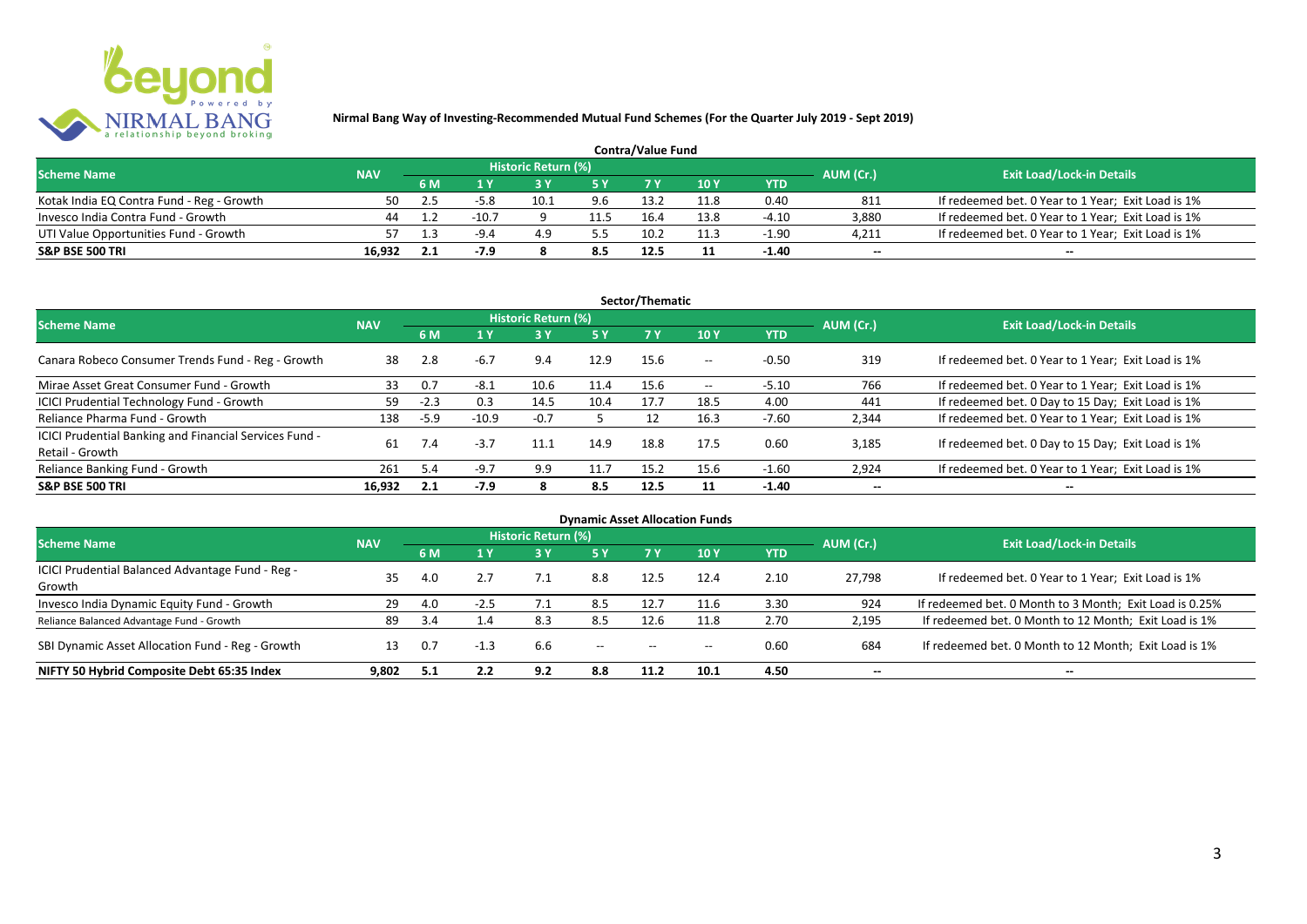

| <b>Hybrid Aggressive</b>                        |            |     |        |                            |           |       |             |            |                          |                                                       |  |  |
|-------------------------------------------------|------------|-----|--------|----------------------------|-----------|-------|-------------|------------|--------------------------|-------------------------------------------------------|--|--|
| <b>Scheme Name</b>                              | <b>NAV</b> |     |        | <b>Historic Return (%)</b> |           |       |             |            | AUM (Cr.)                | <b>Exit Load/Lock-in Details</b>                      |  |  |
|                                                 |            | 6 M | 1 Y    |                            | <b>5Y</b> | 7 Y   | <b>10 Y</b> | <b>YTD</b> |                          |                                                       |  |  |
| HDFC Hybrid Equity Fund - Growth                | 52         | 3.3 | $-1.8$ |                            | 5.2       | 10.5  | 10.1        | 1.00       | 21,151                   | If redeemed bet. 0 Year to 1 Year; Exit Load is 1%    |  |  |
| ICICI Prudential Equity & Debt Fund - Growth    | 128        | 3.9 |        |                            | 9.7       | 14.4  |             | 0.20       | 24,313                   | If redeemed bet. 0 Year to 1 Year; Exit Load is 1%    |  |  |
| Mirae Asset Hybrid - Equity Fund - Reg - Growth | 14         | 5.0 | 0.4    | 9.2                        | $--$      | $- -$ | $-$         | 2.80       | 2,297                    | If redeemed bet. 0 Year to 1 Year; Exit Load is 1%    |  |  |
| SBI Equity Hybrid Fund - Growth                 | 133        | 6.4 | 1.8    | 8.4                        | 10.6      | 15.1  | 12.3        | 3.80       | 29,408                   | If redeemed bet. 0 Month to 12 Month; Exit Load is 1% |  |  |
| Canara Robeco Equity Hybrid Fund - Growth       | 154        | 3.1 |        |                            | 9.7       |       | 12.6        | 2.00       | 2,298                    | If redeemed bet. 0 Year to 1 Year; Exit Load is 1%    |  |  |
| NIFTY 50 Hybrid Composite Debt 65:35 Index      | 9.802      | 5.1 | 2.2    | 9.2                        | 8.8       | 11.2  | 10.1        | 4.50       | $\overline{\phantom{a}}$ | $\overline{\phantom{a}}$                              |  |  |

| <b>Arbitrage Fund</b>                      |            |     |  |                            |     |  |  |            |           |                                                         |  |  |  |
|--------------------------------------------|------------|-----|--|----------------------------|-----|--|--|------------|-----------|---------------------------------------------------------|--|--|--|
| <b>Scheme Name</b>                         | <b>NAV</b> |     |  | <b>Historic Return (%)</b> |     |  |  |            | AUM (Cr.) | <b>Exit Load/Lock-in Details</b>                        |  |  |  |
|                                            |            | 1 M |  | 5 M                        |     |  |  | <b>YTD</b> |           |                                                         |  |  |  |
| IDFC Arbitrage Fund - Reg - Growth         | 24         | 6.0 |  |                            | 6.9 |  |  | 6.90       | 7.382     | If redeemed bet. 0 Month to 1 Month; Exit Load is 0.25% |  |  |  |
| Kotak Equity Arbitrage Fund - Reg - Growth |            | 6.3 |  |                            | 6.8 |  |  | 6.70       | 14.527    | If redeemed bet. 0 Day to 30 Day; Exit Load is 0.25%    |  |  |  |
| Reliance Arbitrage Fund - Growth           | 20         |     |  |                            | 6.9 |  |  | 6.90       | 8,904     | If redeemed bet. 0 Month to 1 Month; Exit Load is 0.25% |  |  |  |

|                                          |                          |       |                          |                     |                          | <b>Equity Saver</b> |       |                          |                          |                                                       |
|------------------------------------------|--------------------------|-------|--------------------------|---------------------|--------------------------|---------------------|-------|--------------------------|--------------------------|-------------------------------------------------------|
| <b>Scheme Name</b>                       | <b>NAV</b>               |       |                          | Historic Return (%) |                          |                     |       |                          | AUM (Cr.)                | <b>Exit Load/Lock-in Details</b>                      |
|                                          |                          | 6 M   |                          |                     | 5 Y                      |                     | 10 Y  | <b>YTD</b>               |                          |                                                       |
| Axis Equity Saver Fund - Reg - Growth    |                          |       |                          | 6.8                 | $- -$                    | $- -$               | $- -$ | 3.50                     | 753                      | If redeemed bet. 0 Month to 12 Month; Exit Load is 1% |
| HDFC Equity Savings Fund - Growth        | 36                       | 2.8   |                          |                     |                          | 8.8                 |       | 2.00                     | 5,138                    | If redeemed bet. 0 Year to 1 Year; Exit Load is 1%    |
| Kotak Equity Savings Fund - Reg - Growth | 14                       | 3.0   |                          | 6.9                 | $- -$                    | $- -$               | $- -$ | 2.50                     | 2,003                    | If redeemed bet. 0 Year to 1 Year; Exit Load is 1%    |
| CRISIL Hybrid 50+50 - Moderate Index*    | $\overline{\phantom{a}}$ | $- -$ | $\overline{\phantom{a}}$ | $- -$               | $\overline{\phantom{a}}$ | $- -$               | $- -$ | $\overline{\phantom{a}}$ | $\overline{\phantom{a}}$ | $\overline{\phantom{a}}$                              |

| <b>Liquid Funds</b>                       |            |      |      |                     |     |       |            |                 |           |                                  |  |  |  |  |
|-------------------------------------------|------------|------|------|---------------------|-----|-------|------------|-----------------|-----------|----------------------------------|--|--|--|--|
| <b>Scheme Name</b>                        | <b>NAV</b> |      |      | Historic Return (%) |     |       | <b>YTM</b> | Avg             | AUM (Cr.) | <b>Exit Load/Lock-in Details</b> |  |  |  |  |
|                                           |            | 1 W. | 2 W  | 1 M                 | 3 M | 1Y    |            | <b>Maturity</b> |           |                                  |  |  |  |  |
| Axis Liquid Fund - Growth                 | 2,121      | 5.6  |      |                     | 6.7 |       | 6.01       | 0.09            | 30,115    | Nil                              |  |  |  |  |
| IDFC Cash Fund - Reg - Growth             | 2,316      | 5.6  | 5.8  |                     | 6.4 |       | 5.89       | 0.07            | 11,025    | Nil                              |  |  |  |  |
| Kotak Liquid Scheme - Reg - Growth        | 3,872      | 5.5  |      |                     | 6.5 |       | 5.96       | 0.08            | 29,444    | Nil                              |  |  |  |  |
| Mirae Asset Cash Management Fund - Growth | 2,002      | 5.6  |      |                     | 6.6 |       | 5.95       | 0.08            | 3,463     | Nil                              |  |  |  |  |
| <b>CRISIL Liquid Fund Index</b>           | $\sim$     | 6.0  | -6.2 | 6.4                 | 6.9 | $- -$ | $- -$      | $- -$           | --        | $- -$                            |  |  |  |  |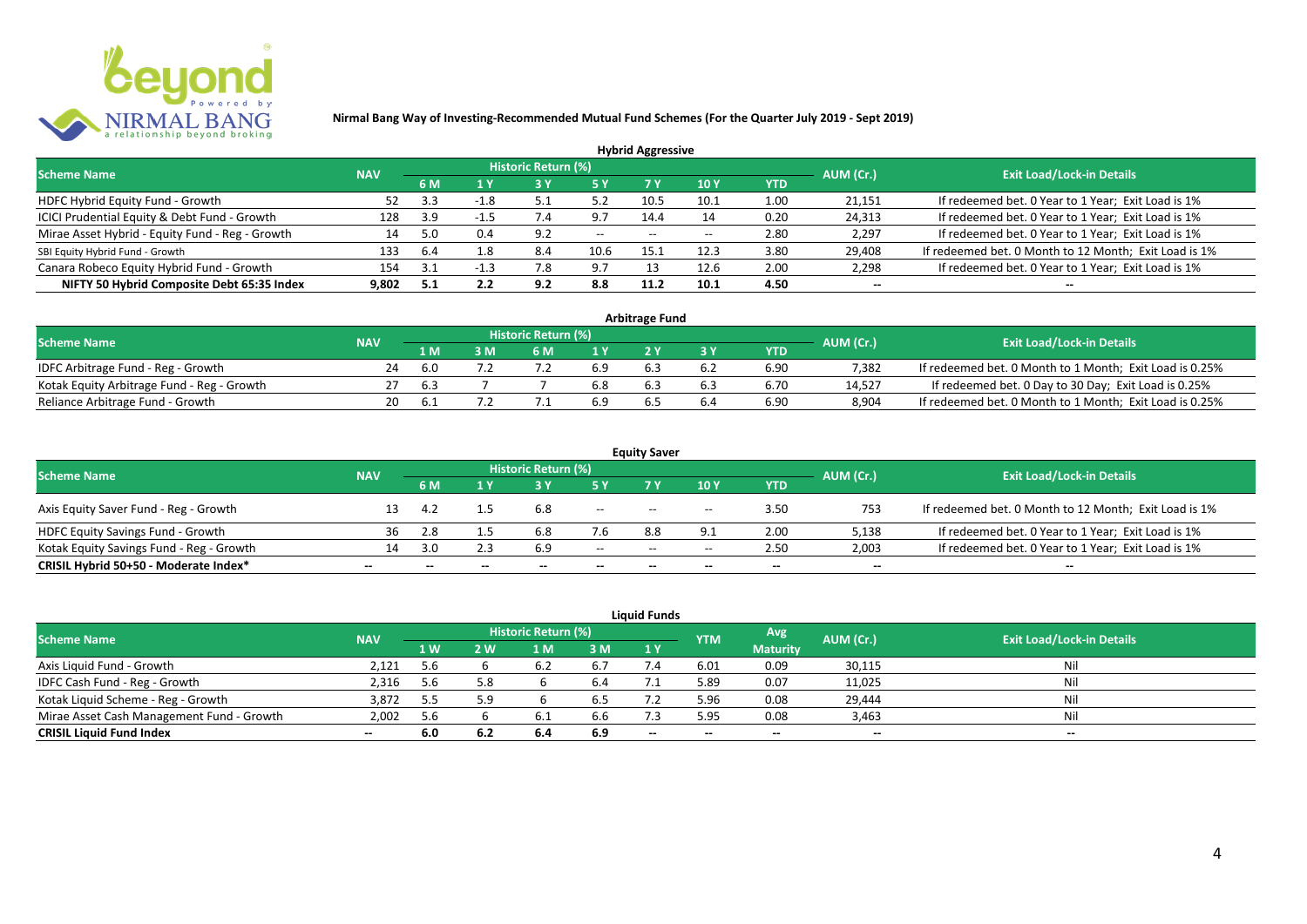

| <b>Ultra Short Fund</b>                       |            |        |      |                            |     |       |                          |                          |           |                                  |  |  |  |  |
|-----------------------------------------------|------------|--------|------|----------------------------|-----|-------|--------------------------|--------------------------|-----------|----------------------------------|--|--|--|--|
| <b>Scheme Name</b>                            | <b>NAV</b> |        |      | <b>Historic Return (%)</b> |     |       | <b>YTM</b>               | Avg                      | AUM (Cr.) | <b>Exit Load/Lock-in Details</b> |  |  |  |  |
|                                               |            | '1 M . | 3 M' | 6 M                        |     |       |                          | <b>Maturity</b>          |           |                                  |  |  |  |  |
| HDFC Ultra Short Term Fund - Reg - Growth     |            | -8.1   | 8.5  | 8.5                        | $-$ | $- -$ | 6.82                     | 0.52                     | 7.440     | Nil                              |  |  |  |  |
| IDFC Ultra Short Term Fund - Reg - Growth     |            | -8.2   | 8.6  | 8.6                        | 8.6 | $- -$ | 6.61                     | 0.47                     | 3,258     | Nil                              |  |  |  |  |
| SBI Magnum Ultra Short Duration Fund - Growth | 4,276      | 7.9    | 8.6  | 8.3                        | 8.5 |       | 6.94                     | 0.46                     | 8,447     | Nil                              |  |  |  |  |
| <b>NIFTY Ultra Short Duration Debt Index</b>  | 3,905      | 8.4    | 8.5  | 8.3                        | 8.5 | 7.7   | $\overline{\phantom{a}}$ | $\overline{\phantom{a}}$ | $\sim$    | $- -$                            |  |  |  |  |

| <b>Money Market Fund</b>                                   |            |     |     |                                                   |                          |           |            |                 |                          |                                  |  |  |  |
|------------------------------------------------------------|------------|-----|-----|---------------------------------------------------|--------------------------|-----------|------------|-----------------|--------------------------|----------------------------------|--|--|--|
| <b>Scheme Name</b>                                         | <b>NAV</b> |     |     | <b>Historic Return (%)</b>                        |                          |           | <b>YTM</b> | Avg             | AUM (Cr.)                | <b>Exit Load/Lock-in Details</b> |  |  |  |
|                                                            |            | 1 M | 3M  | 6 M                                               | 1Y                       | <b>3Y</b> |            | <b>Maturity</b> |                          |                                  |  |  |  |
| Aditya Birla Sun Life Money Manager Fund - Reg -<br>Growth | 259        | 8.4 | 9.2 | 8.9                                               | 8.8                      | 7.6       | 6.55       | 0.52            | 11,755                   | Nil                              |  |  |  |
| ICICI Prudential Money Market Fund - Reg - Growth          | 267        | 8.0 | 8.7 | 8.5                                               | 8.4                      | 7.4       | 6.39       | 0.39            | 9,064                    | Nil                              |  |  |  |
| Reliance Money Market Fund - Growth                        | 2,917      | 8.2 |     | 8.7                                               | 8.7                      |           | 6.54       | 0.42            | 3,320                    | Nil                              |  |  |  |
| UTI Money Market Fund - Reg - Growth                       | 2,168      | 8.0 | 8.9 | 8.7                                               | 8.6                      | 7.5       | 6.61       | 0.50            | 6,472                    | Nil                              |  |  |  |
| <b>CRISIL Liquid Fund Index</b>                            | $- -$      | 6.4 | 6.9 | $\hspace{0.05cm}-\hspace{0.05cm}-\hspace{0.05cm}$ | $\overline{\phantom{a}}$ | $\!-$     | $\!-$      | $\sim$          | $\overline{\phantom{a}}$ | $\overline{\phantom{a}}$         |  |  |  |

| Short Term Fund                                 |            |      |      |                     |     |  |            |                 |           |                                  |  |  |  |  |
|-------------------------------------------------|------------|------|------|---------------------|-----|--|------------|-----------------|-----------|----------------------------------|--|--|--|--|
| <b>Scheme Name</b>                              | <b>NAV</b> |      |      | Historic Return (%) |     |  | <b>YTM</b> | Avg             | AUM (Cr.) | <b>Exit Load/Lock-in Details</b> |  |  |  |  |
|                                                 |            | 1 M  |      | 6 M                 | 1 V |  |            | <b>Maturity</b> |           |                                  |  |  |  |  |
| HDFC Short Term Debt Fund - Growth              |            | 8.2  | 11.9 | 10.5                | 9.4 |  |            | 2.59            | 8,173     | Nil                              |  |  |  |  |
| IDFC Bond Fund - Short Term Plan - Reg - Growth | 40         | 10.0 | 11.8 | 10.7                | 9.9 |  | .25        | 2.15            | 8,258     | Nil                              |  |  |  |  |
| Kotak Bond Short Term Plan - Reg - Growth       | 36         |      | 12.4 | 10.8                | 9.6 |  | 7.69       | 2.75            | 9,355     | Nil                              |  |  |  |  |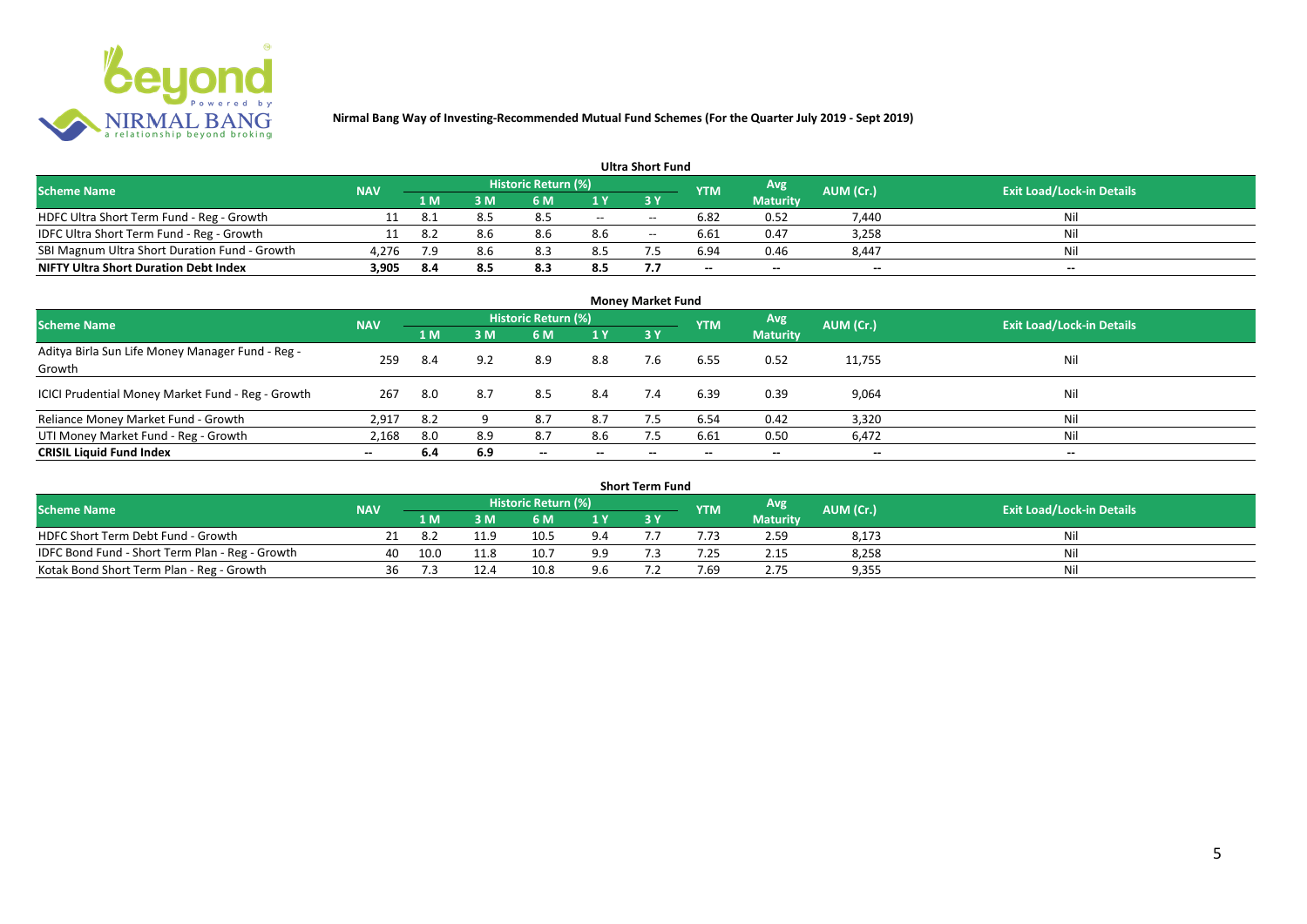

| <b>Low Duration Fund</b>                  |            |     |     |                     |      |  |            |                 |           |                                  |  |  |  |  |
|-------------------------------------------|------------|-----|-----|---------------------|------|--|------------|-----------------|-----------|----------------------------------|--|--|--|--|
| <b>Scheme Name</b>                        | <b>NAV</b> |     |     | Historic Return (%) |      |  | <b>YTM</b> | Avg             | AUM (Cr.) | <b>Exit Load/Lock-in Details</b> |  |  |  |  |
|                                           |            | 1 M |     | 6 M                 |      |  |            | <b>Maturity</b> |           |                                  |  |  |  |  |
| <b>HDFC Low Duration Fund - Growth</b>    | 40         |     | 8.9 | 8.6                 | -8.1 |  |            | 0.96            | 15,491    | Nli                              |  |  |  |  |
| Canara Robeco Savings Fund - Reg - Growth | 30         | 8.5 | a a | 8.8                 | 8.3  |  | 6.8        | 0.80            | 1,049     | Ni                               |  |  |  |  |
| IDFC Low Duration Fund - Reg - Growth     |            | 8.8 |     |                     | 8.7  |  | 6.8        | 0.88            | 4.167     | Ni                               |  |  |  |  |

| <b>Banking &amp; PSU Bond Funds</b>            |            |      |      |                     |                |          |            |                 |           |                                  |  |  |  |  |
|------------------------------------------------|------------|------|------|---------------------|----------------|----------|------------|-----------------|-----------|----------------------------------|--|--|--|--|
| <b>Scheme Name</b>                             | <b>NAV</b> |      |      | Historic Return (%) |                |          | <b>YTM</b> | Avg             | AUM (Cr.) | <b>Exit Load/Lock-in Details</b> |  |  |  |  |
|                                                |            | 1 M  |      | 6 M                 | 1 <sup>Y</sup> |          |            | <b>Maturity</b> |           |                                  |  |  |  |  |
| HDFC Banking and PSU Debt Fund - Reg - Growth  | 16         | 7.9  | 12.4 | 11.2                | 9.9            |          | 8.00       | 2.71            | 3,285     | Nil                              |  |  |  |  |
| Kotak Banking and PSU Debt Fund - Reg - Growth | 44         |      | 14.7 | 12.5                | 10.9           |          |            | 3.76            | 2,198     | Nil                              |  |  |  |  |
| IDFC Banking & PSU Debt Fund - Reg - Growth    |            | 11.0 | 14.8 |                     | 11.8           | 70<br>ه. | .29        | 3.15            | 544.      | Nil                              |  |  |  |  |

| <b>Corporate Bond Funds</b>                         |            |        |      |      |                |  |            |                 |           |                                  |  |  |  |  |
|-----------------------------------------------------|------------|--------|------|------|----------------|--|------------|-----------------|-----------|----------------------------------|--|--|--|--|
| <b>Scheme Name</b>                                  | <b>NAV</b> |        |      |      |                |  | <b>YTM</b> | <b>Avg</b>      | AUM (Cr.) | <b>Exit Load/Lock-in Details</b> |  |  |  |  |
|                                                     |            | /1 M / | 3 M  | 6 M  | 4 <sub>Y</sub> |  |            | <b>Maturity</b> |           |                                  |  |  |  |  |
| ICICI Prudential Corporate Bond Fund - Reg - Growth | 20         |        | 11.8 |      | 9.4            |  | 7.37       | 2.51            | 7,771     | Nil                              |  |  |  |  |
| HDFC Corporate Bond Fund - Growth                   |            | 6.5    | 14.7 | 12.9 | 10.9           |  | 7.48       | 4.12            | 12,416    | Ni                               |  |  |  |  |
| Kotak Corporate Bond Fund - Std - Growth            | 2,566      | 9.6    |      | 10.4 | 9.5            |  | 7.46       | 1.58            | 2,334     | Ni                               |  |  |  |  |